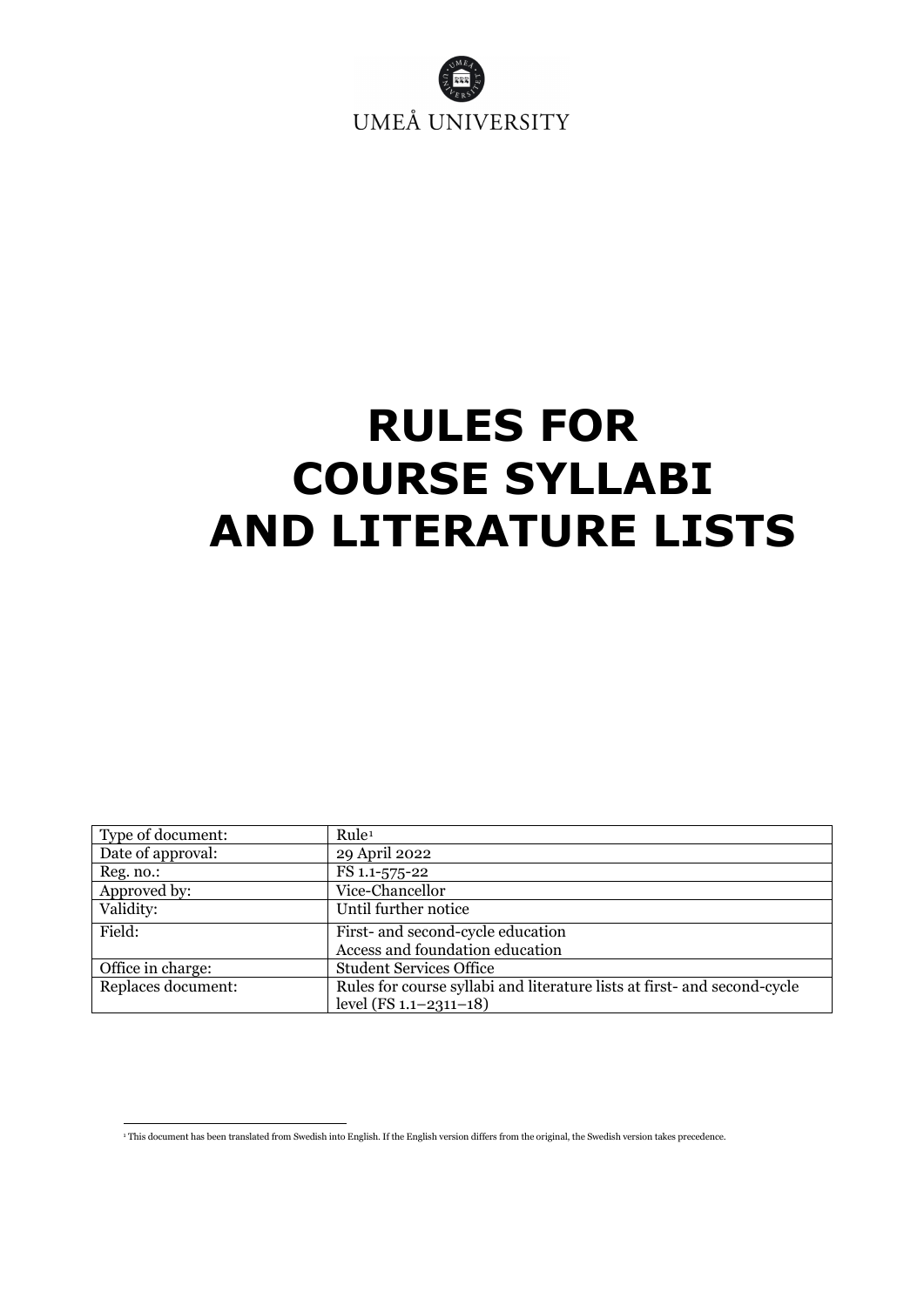

## Table of contents

| 1. |      |  |
|----|------|--|
| 2. |      |  |
| 3. |      |  |
| 4. |      |  |
|    | 4.1. |  |
|    | 4.2. |  |
| 5. |      |  |
|    | 5.1. |  |
|    | 5.2. |  |
|    | 5.3. |  |
|    | 5.4. |  |
|    | 5.5. |  |
|    | 5.6. |  |
|    | 5.7. |  |
|    | 5.8. |  |
|    | 5.9. |  |
| 6. |      |  |
|    | 6.1. |  |
|    | 6.2. |  |
|    | 6.3. |  |
|    | 6.4. |  |
| 7. |      |  |
|    | 7.1. |  |
|    | 7.2. |  |
|    | 7.3. |  |
|    | 7.4. |  |
|    | 7.5. |  |
|    | 7.6. |  |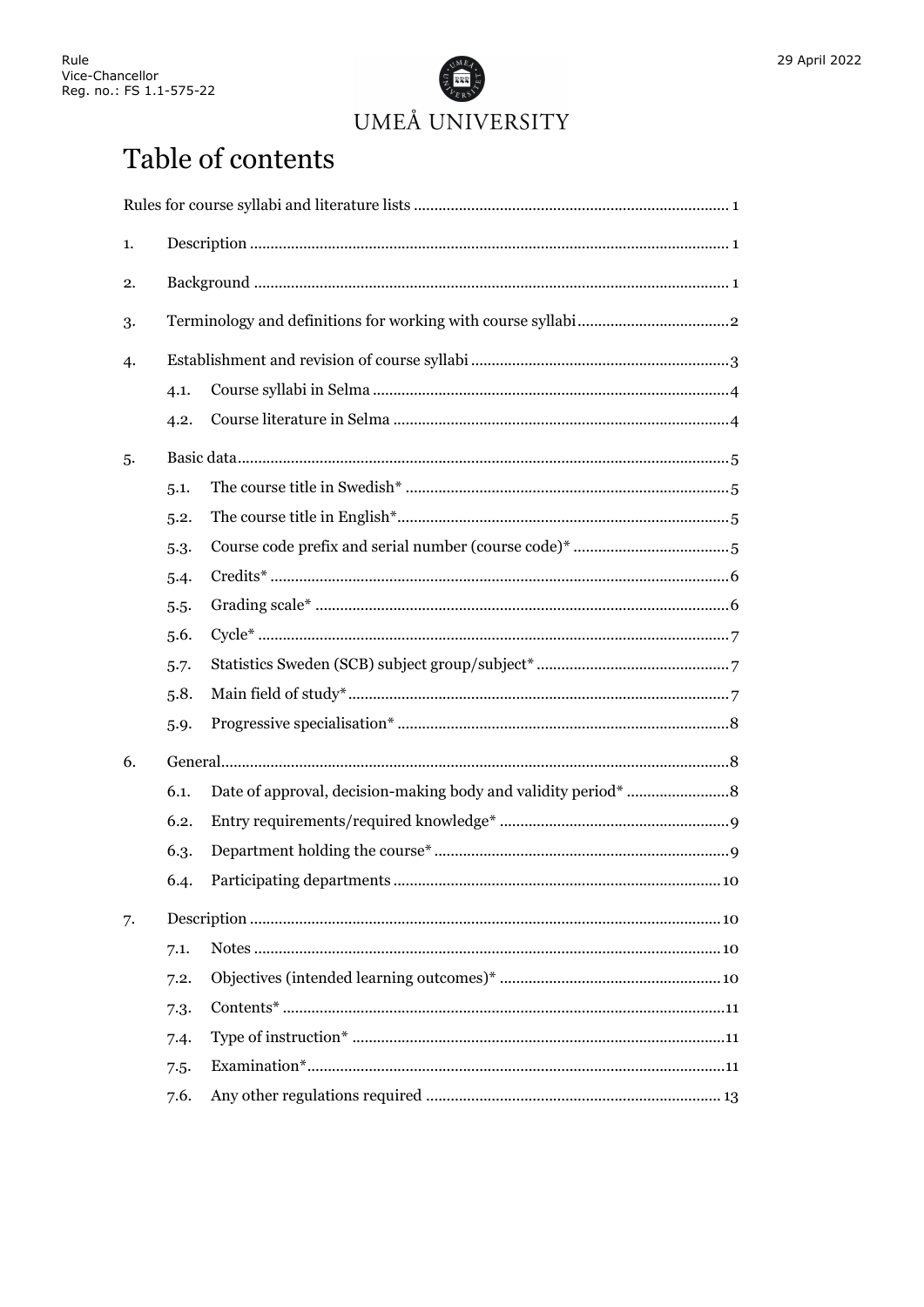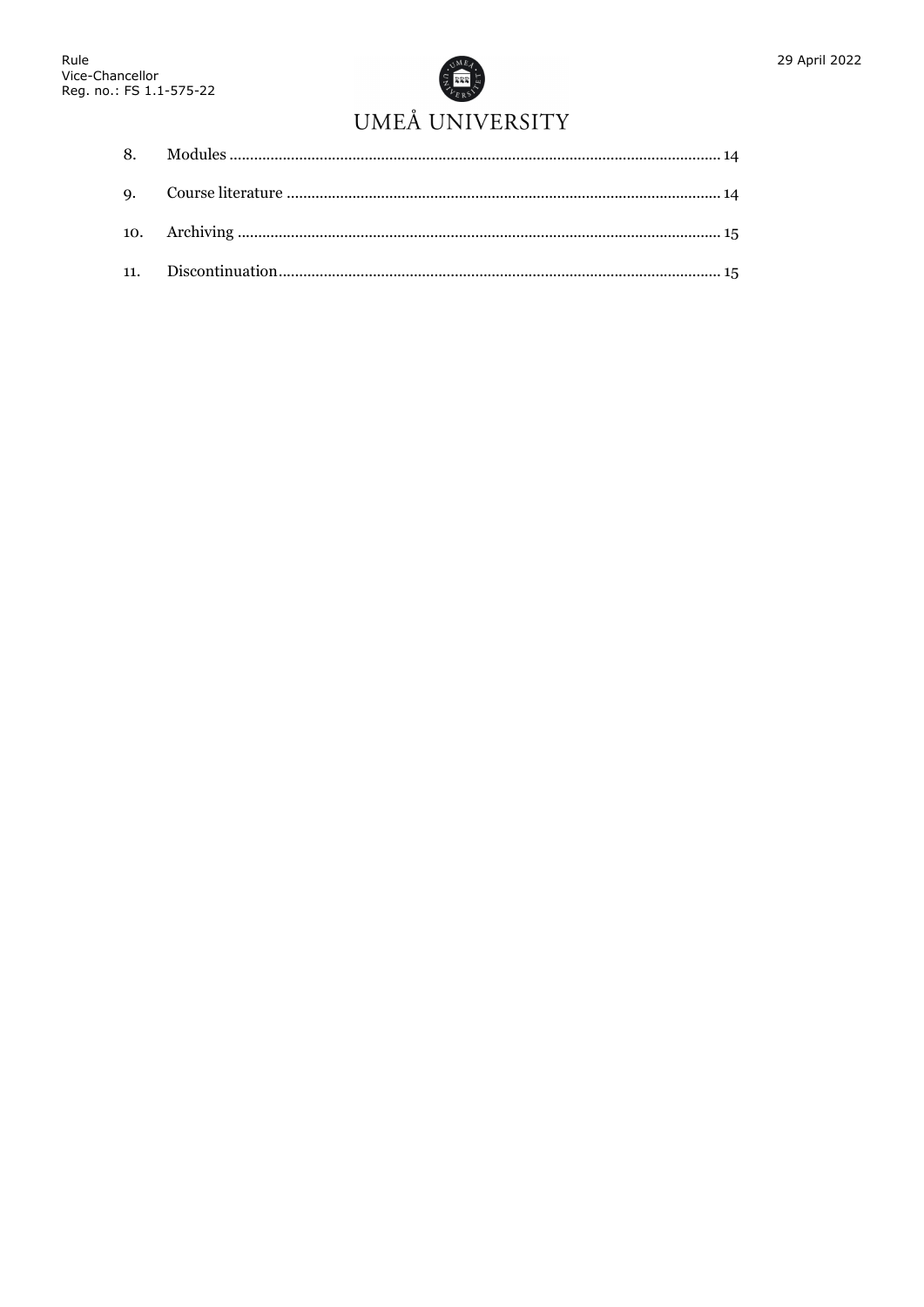

### <span id="page-3-0"></span>1. Description

This document contains rules and guidelines concerning the content of course syllabi and literature lists. It also describes how to work with course syllabi and course literature in Umeå University's education database, Selma.

### <span id="page-3-1"></span>2. Background

Umeå University's local rules for the design of course syllabi and course literature supplement the provisions of the Swedish Higher Education Ordinance (SFS 1993:100) and recommendations by the Association of Swedish Higher Education Institutions.

The purpose of policy documents at Umeå University is to integrate the perspectives that characterise the University's operations. Policy documents must also contain an analysis of the likely consequences of the document from a gender equality perspective. The student, accessibility and work environment perspectives have been integrated into this rule. The document is not considered to have any consequences for internationalisation or gender equality at Umeå University.

Pursuant to Chapter 6, Sections 14 and 15 of the Higher Education Ordinance, and the Swedish Ordinance (SFS 2018:1519) concerning higher education access programmes, a course is to have a course syllabus stating:

- 1. the cycle in which the course is given;
- 2. the number of higher education credits (or access credits);
- 3. objectives;
- 4. specific entry requirements;
- 5. how student performance is assessed; and
- 6. any other regulations required.[2](#page-3-2)

Umeå University's local rules for the design of course syllabi supplement the provisions of the Higher Education Ordinance and are based on recommendations issued by the Association of Swedish Higher Education Institutions<sup>[3](#page-3-3)</sup> in 2011 and the Swedish Higher Education Authority's guidelines Fair Examination.

The content of course syllabi is considered to be provisions in the meaning of Chapter 8 of the Swedish Instrument of Government. So, the provisions of a course syllabus are generally applicable rules that are binding on both the higher education institution and students. The provisions in course syllabi on matters such as modes of assessment and grades form the basis for the examiner's exercise of public authority vis-à-vis a student.

Whenever a course syllabus is amended, those affected must be informed of the changes and given adequate time to conform to the new provisions. For this reason, it is not permitted to amend a course syllabus while a course instance is ongoing.

<span id="page-3-2"></span><sup>2</sup> For this purpose, the term *other regulations* refers to anything other than assessments of students' performance that constitutes a prerequisite for completing the

<span id="page-3-3"></span>course. 3 Refer to REK 2011–1: Rekommendationer om kursplaner, utbildningsplaner och betygssystem. www.suhf.se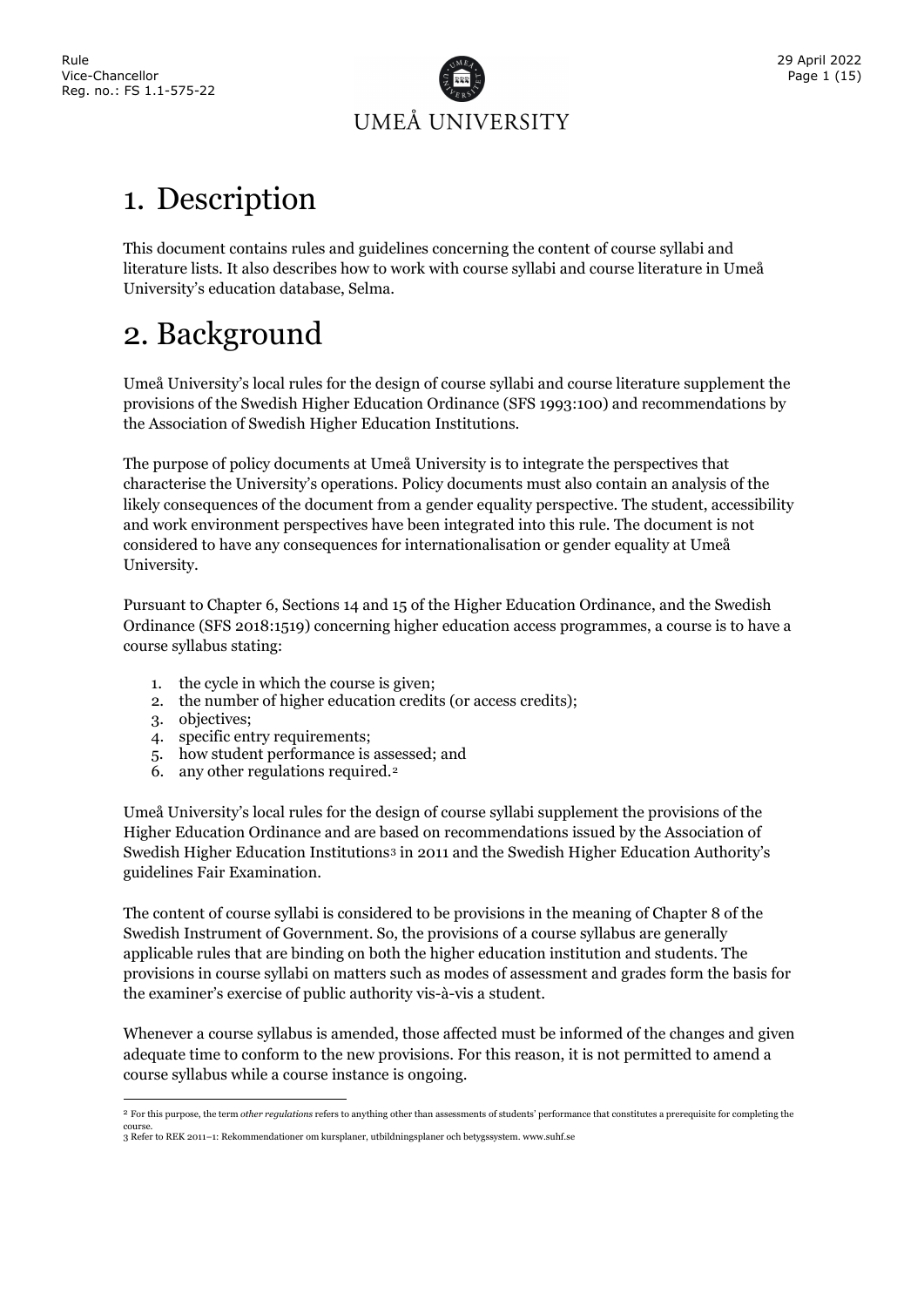

The course syllabus contains valuable information for a potential employer when the student enters the labour market. The course syllabus also forms the basis for course evaluation by students and teachers. The course syllabus must be written so that it can be understood by both prospective students and other stakeholders, such as employers.

Remember to use plain language in accordance with Language Council of Sweden guidelines<sup>[4](#page-4-1)</sup> and do not use unnecessary uppercase letters.

### <span id="page-4-0"></span>3. Terminology and definitions for working with course syllabi

| Ladok                                | The study documentation system for higher education<br>institutions. First-, second- and third-cycle course |
|--------------------------------------|-------------------------------------------------------------------------------------------------------------|
|                                      | registration and results are registered in Ladok.                                                           |
| Selma                                | Umeå University's course and programme database.                                                            |
|                                      | This is also where course literature lists are processed.                                                   |
|                                      | Data in Selma concerning course and programme                                                               |
|                                      | instances are delivered to other systems, including NyA                                                     |
|                                      | (via Ladok) and the University's local course and                                                           |
|                                      | programme catalogue online.                                                                                 |
| Legimus                              | The Swedish Agency for Accessible Media's (MTM's)                                                           |
|                                      | database for accessible course literature.                                                                  |
| Course syllabus search               | Search function for retrieving and presenting current                                                       |
|                                      | and archived course syllabi from Selma. Course                                                              |
|                                      | syllabus search can access course syllabi from autumn                                                       |
|                                      | semester 2007 onwards. Older course syllabi are in the                                                      |
|                                      | University's archives.                                                                                      |
| <b>NyA</b>                           | NyA is the national admissions system administered by                                                       |
|                                      | the Swedish Council for Higher Education (UHR). It                                                          |
|                                      | facilitates applications for higher education studies via                                                   |
|                                      | www.antagning.se.                                                                                           |
| Antagning.se/universityadmissions.se | National website on which students can apply for                                                            |
|                                      | courses and programmes at Swedish higher education                                                          |
|                                      | institutions. Administered by UHR.                                                                          |
| Higher education credits and access  | Higher education credits are awarded by higher                                                              |
| credits                              | education institutions for which the Swedish                                                                |
|                                      | Government is the accountable authority and that are                                                        |
|                                      | entitled to award degrees. Please note that access                                                          |
|                                      | credits, and not higher education credits, are awarded                                                      |
|                                      | for higher education access programmes.                                                                     |

<span id="page-4-1"></span><sup>4</sup> Please refer to [www.sprakochfolkminnen.se/sprak/klarsprak.html](http://www.sprakochfolkminnen.se/sprak/klarsprak.html) an[d http://www.sprakochfolkminnen.se/om-oss/publikationer/institutets](http://www.sprakochfolkminnen.se/om-oss/publikationer/institutets-publikationer/sprakvard/2016-09-14-myndigheternas-skrivregler.html)[publikationer/sprakvard/2016-09-14-myndigheternas-skrivregler.html](http://www.sprakochfolkminnen.se/om-oss/publikationer/institutets-publikationer/sprakvard/2016-09-14-myndigheternas-skrivregler.html)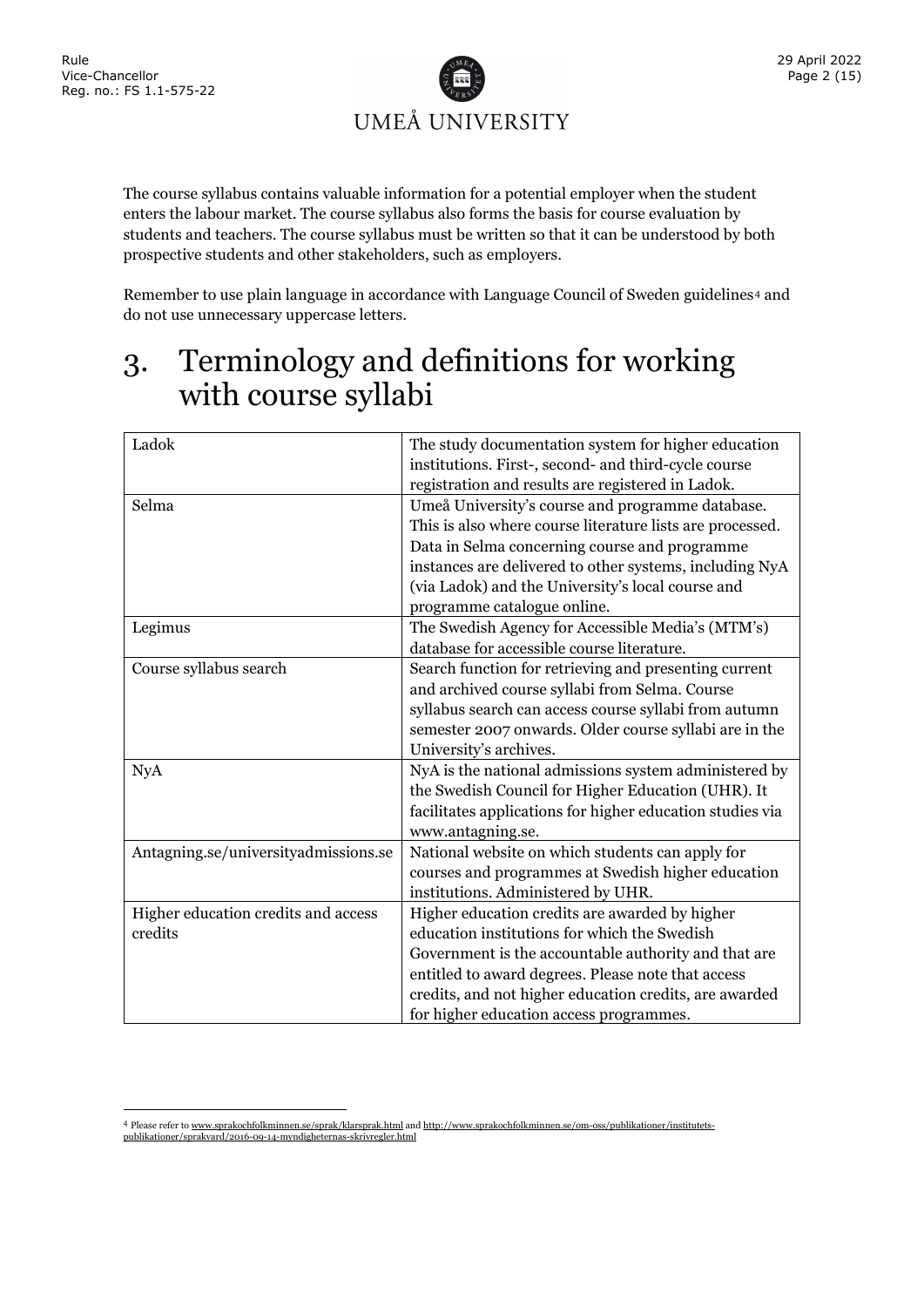

### <span id="page-5-0"></span>4. Establishment and revision of course syllabi

#### Rules

The syllabus for freestanding courses and courses given within a programme must be established and made available no later than the date on which the course opens for applications at antagning.se.[5](#page-5-1)

If special reasons exist, a course syllabus may be revised at some other point in time. Any such revisions must be established and made available in good time, but no later than eight weeks before the start of the course.[6](#page-5-2) Special reasons for revising a course syllabus may, for example, be that course content needs to be revised in the interests of quality or for compelling external reasons. If this is the case, when assessing which revisions can be made and at which point in time it can be deemed appropriate to make them, particular consideration must be given to the need to make the necessary information about the course available to those intending to take it.

Course syllabi are established and revised in the University's course and programme database, Selma. Entry requirements must be entered and "locked" in Selma before a course instance can be created.

The course syllabus must always be available in Swedish. It is also possible to add an English translation in Selma.

Course syllabi are established and revised by faculty boards. These tasks may be delegated.[7](#page-5-3)

#### Guidelines and information

If a revision changes the nature of a course, a new course with a new course code must be created and a new course syllabus established. A revision may require that the course code is changed and a new course established. The changes do not need to be major; for example, changing the title of a course requires the establishment of a new course syllabus. Such changes require a new course syllabus and course code, and the course must be established in accordance with delegation procedures, even if to all intents and purposes the course will be conducted as before.

| Heading                                                                | <b>Type of change</b>                                                                                                                                                                                                         |
|------------------------------------------------------------------------|-------------------------------------------------------------------------------------------------------------------------------------------------------------------------------------------------------------------------------|
| Course title Swedish and<br>English                                    | New course code – required if the change involves more than<br>correcting a spelling mistake, or if no students have ever been<br>admitted to or registered on the course. Contact the Student<br>Services Office for advice. |
| Scope of the course (higher<br>education credits or access<br>credits) | New course code.                                                                                                                                                                                                              |
| Main field of study                                                    | New course code – if only an addition is involved, contact the<br><b>Student Services Office.</b>                                                                                                                             |

Guidelines regarding which changes demand which measures can be found in the table below.

<span id="page-5-2"></span><span id="page-5-1"></span><sup>5</sup> Normally 15 March for courses commencing at the start of the autumn semester and 15 September for courses commencing at the start of the spring semester.<br>6 Swedish Higher Education Authority (UKÄ) inspection report "With students?" (Ref. No. 32-00481-17)

<span id="page-5-3"></span><sup>7</sup> Cf. Delegation Rules for Umeå University and the delegation rules for each faculty.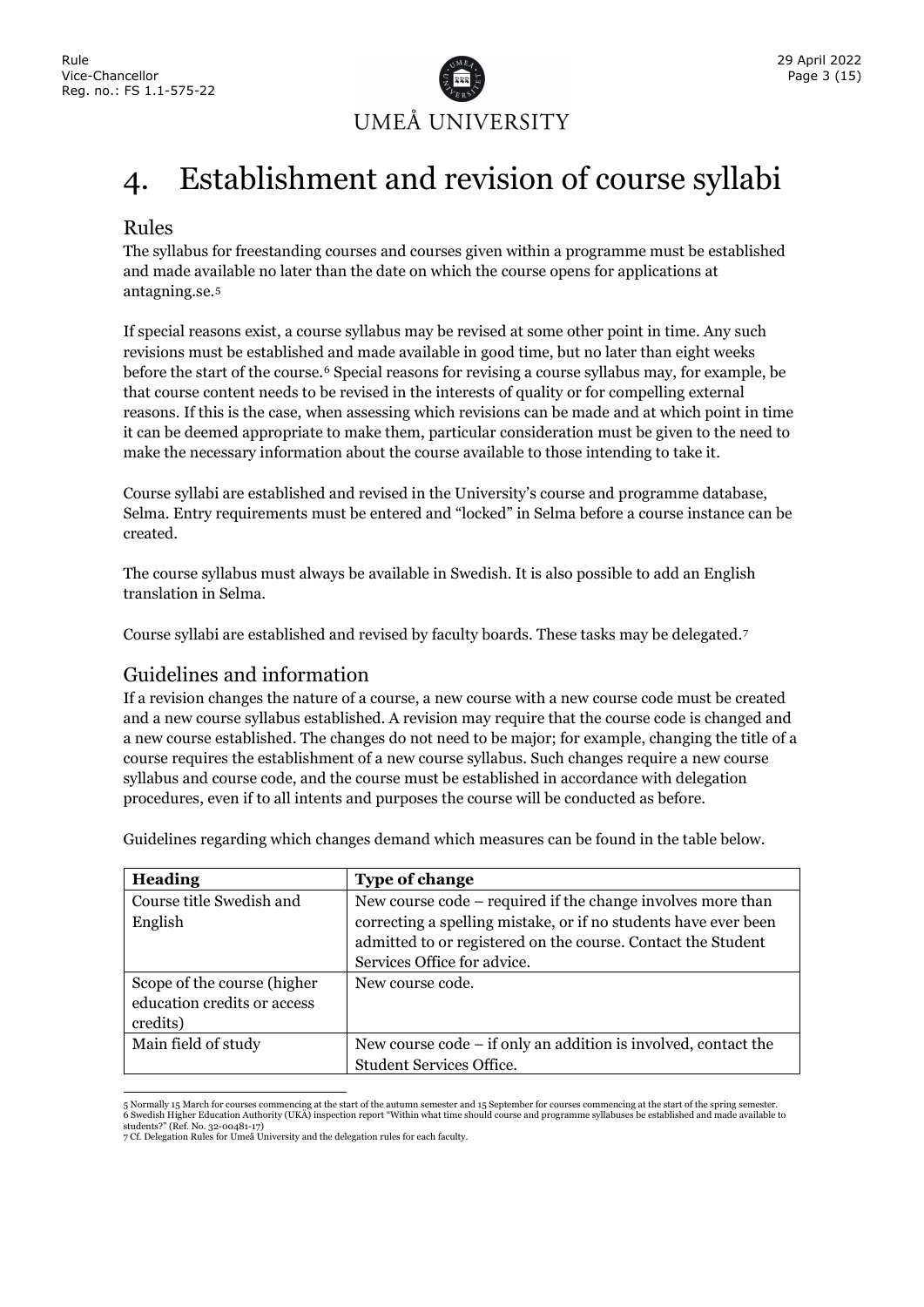# UMEÅ UNIVERSITY

| Cycle                          | New course code.                                                               |
|--------------------------------|--------------------------------------------------------------------------------|
| Specialisation                 | New course $\text{code} - \text{if}$ only an addition is involved, contact the |
|                                | <b>Student Services Office.</b>                                                |
| Grading scale                  | New course code.                                                               |
| Contents                       | For minor changes, a revision is sufficient $-$ if the changes are             |
|                                | more significant, a new course code is required.                               |
| Objectives (intended learning) | For minor changes, a revision is sufficient. When implementing                 |
| outcomes)                      | more far-reaching changes to several objectives, consideration                 |
|                                | should be given to establishing a new course syllabus with a                   |
|                                | new course code.                                                               |
| Entry requirements             | Changes may be made through a revision, but if the changes                     |
|                                | affect other parts of the course syllabus a new course code is                 |
|                                | required.                                                                      |
| Teaching formats               | Revision – no new course code required.                                        |
| Examination                    | Depending on the change, a revision or new course code.                        |
| Course literature              | Not part of the course syllabus. It is possible to create or revise            |
|                                | literature lists without revising the course syllabus.                         |
| Other regulations              | Depending on the change, a revision or new course code.                        |

### <span id="page-6-0"></span>4.1. Course syllabi in Selma

Below you will find guidelines regarding the information that must be included in a course syllabus and under which heading it should be sorted. Established course syllabi are automatically made accessible via the course syllabus search function.

In Selma, you can propose new courses and course syllabi, revise existing ones and establish course and programme syllabi. All courses and programmes at Umeå University – i.e., the full range to which students can be admitted via the NyA national admissions system – are handled in Selma. Course codes and application codes are created automatically in Selma. The information is also automatically transferred from Selma to Ladok. Information from Selma is also delivered to [www.umu.se/utbildning,www.umu.se/utbildning,](http://www.umu.se/utbildning) and indirectly via Ladok till antagning.se, universityadmissions.se and studera.nu.

The following guidelines clarify which information must be registered in Selma. The headings below follow the structure in Selma. Mandatory information in the course syllabus is marked with an asterisk (\*).

### <span id="page-6-1"></span>4.2. Course literature in Selma

Course literature lists can be created and revised in Selma without the need to revise the course syllabus itself. As soon as a literature list is checked as complete in Selma, an acquisition letter is automatically sent to Umeå University Library listing any new course literature, so that the correct literature can be purchased. It is Umeå University Library policy to only procure literature that is entered in Selma. Only literature marked as "Compulsory" in Selma is made accessible by the Swedish Agency for Accessible Media (MTM), see section "Course literature".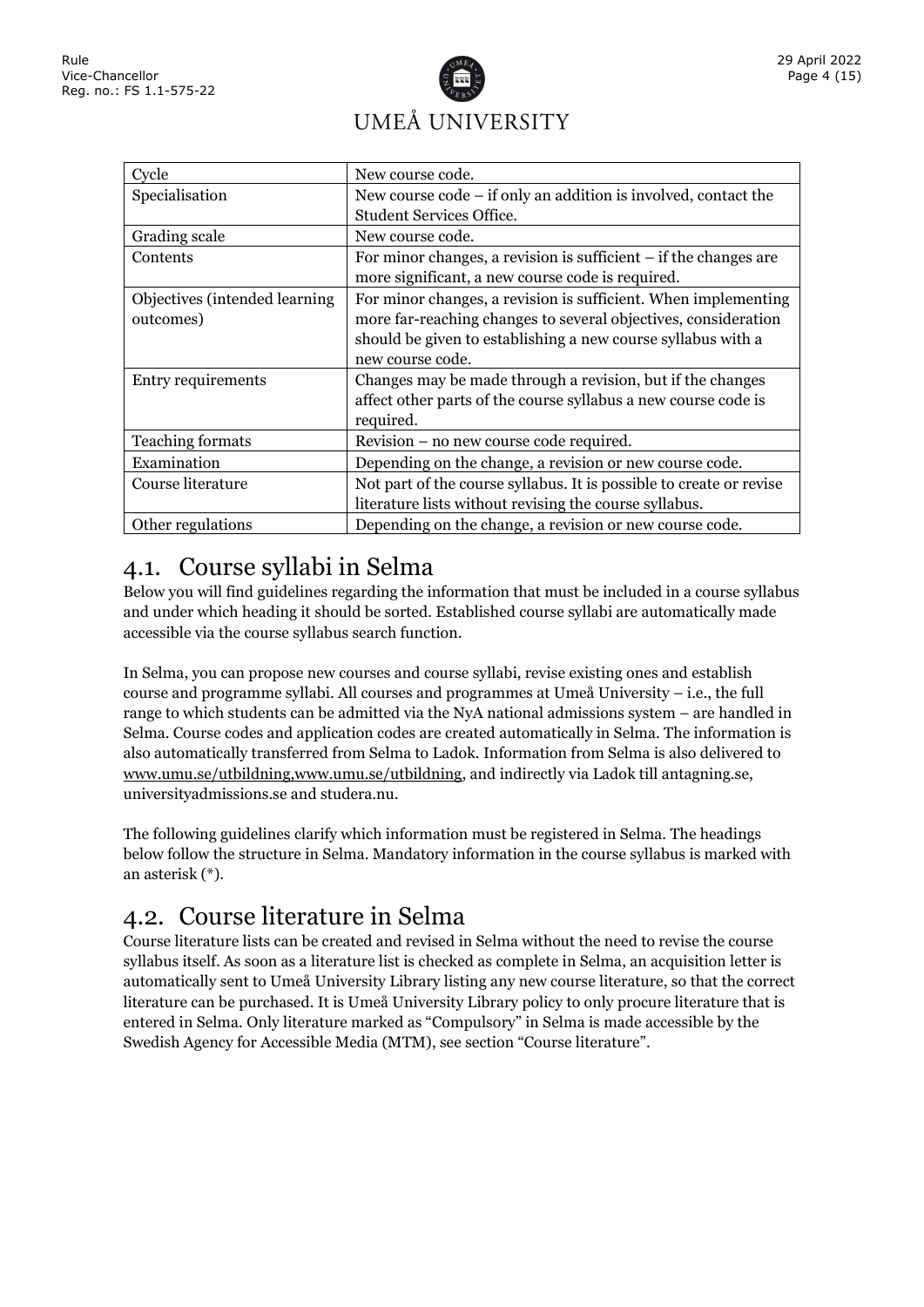

### <span id="page-7-0"></span>5. Basic data

### <span id="page-7-1"></span>5.1. The course title in Swedish\*

#### Rules

The course title in Swedish is stated here, with a maximum of 140 characters including spaces.

#### Guidelines and information

It should be possible to understand the title without any knowledge of which subject area or department the course belongs to. Try to come up with a brief and unambiguous course title. Information on credits, cycle, type of instruction or similar should not be included in the title, as this is covered elsewhere. As far as possible, avoid abbreviations.

Commonly used words should be avoided to make the course easy to find at antagning.se. For example, avoid calling the course simply "Degree project", "Basic course", "Intermediate course" or "Introductory course". This is particularly important at the beginning of a title, as courses with titles such as "Introductory course in French" will be alphabetically listed under the letter "I". It would be preferable to name such a course "French: An introduction".

The title of the course is automatically transferred from Selma to Ladok and is then visible in the course syllabus search.

### <span id="page-7-2"></span>5.2. The course title in English\*

#### Rules

The course title in English is stated here, with a maximum of 140 characters including spaces.

#### Guidelines and information

Remember that, unlike in Swedish, you should capitalise all words in the title except for definite and indefinite articles, prepositions and conjunctions, unless these are at the first word in the title or subtitle. Abbreviations should be avoided. It is important to craft the English title with as much care as the Swedish title, as it will be reproduced on degree certificates, transcripts and certificates. The English title need not necessarily be a word-for-word translation of the Swedish title, but it should have the same meaning.

The English title of the course is automatically transferred from Selma to Ladok and is then visible in the course syllabus search.

### <span id="page-7-3"></span>5.3. Course code prefix and serial number (course code)\*

#### Rules

This is where the course code is created. The code consists of a one-digit prefix (indicating the faculty), two letters (indicating the subject area), and a three-digit serial number.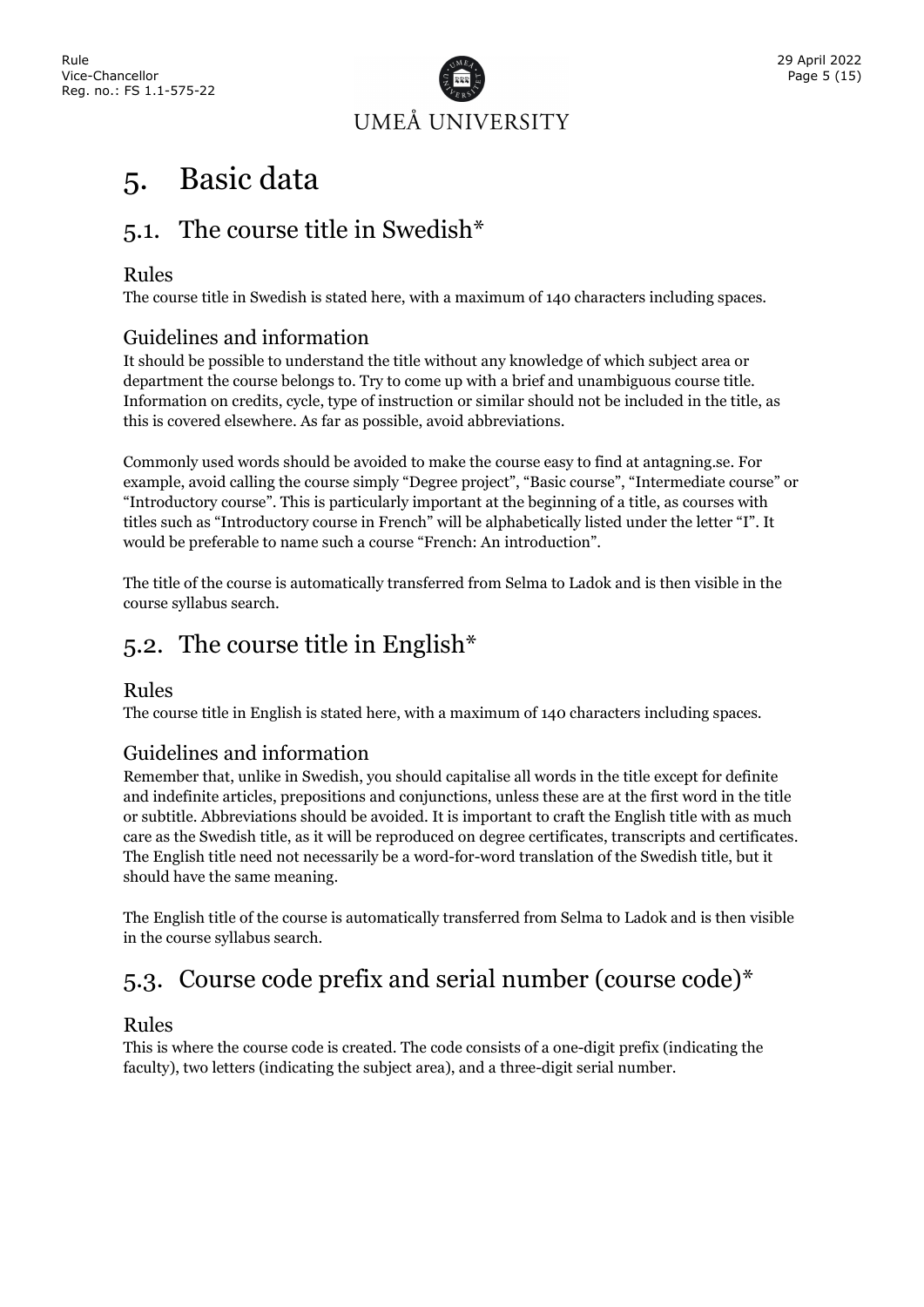

#### Guidelines and information

In Selma it is possible to manually enter the desired serial number, as long as that code has not been used previously. If the field for the final three digits is left blank, the number is generated automatically.

The course code is automatically transferred from Selma to Ladok and is then visible in the course syllabus search.

### <span id="page-8-0"></span>5.4. Credits\*

#### Rules

This is where you state the number of credits covered by the course. Normally, full-time study during a standard 40-week academic year is equivalent to 60 HE credits.

#### Guidelines and information

The number of credits is automatically transferred from Selma to Ladok and is then visible in the course syllabus search.

### <span id="page-8-1"></span>5.5. Grading scale\*

#### Rules

This is where you state the grading scale used on the course. The following grading scales are available:

| Code      | <b>Grading scale</b>                                                                                                                        |
|-----------|---------------------------------------------------------------------------------------------------------------------------------------------|
| UV        | Fail (U), pass (G), pass with distinction (VG)                                                                                              |
| UG.       | Fail $(U)$ , pass $(G)$                                                                                                                     |
| <b>UM</b> | Fail (U), pass (B), pass with credit (Ba), pass with distinction (AB)                                                                       |
| TB        | Fail (U), pass (G), pass with distinction (VG)/pass (3), pass with merit (4), pass with<br>distinction $(5)$ ,                              |
| AF        | Excellent (A), very good (B), good (C), satisfactory (D), sufficient (E), insufficient,<br>supplementation possible (FX), insufficient (F). |

UV is the grading scale most commonly used. Decisions on dispensation to use a grading scale other than UV rest with the Vice-Chancellor.

The grading scale stated in the syllabus is the one to use to grade the course as a whole. If different grading scales are to be used for course modules or components,[8](#page-8-2) this must be stated under the heading "Examination".

#### Guidelines and information

The ECTS grading scale has not been used at the University since spring semester 2011 and so ECTS grades must not be stated in the course syllabus. Instead, it is possible for students to obtain grades for a course according to the ECTS Grading Table via a certificate from Ladok.

<span id="page-8-2"></span><sup>8</sup> Award credits for individually examined components.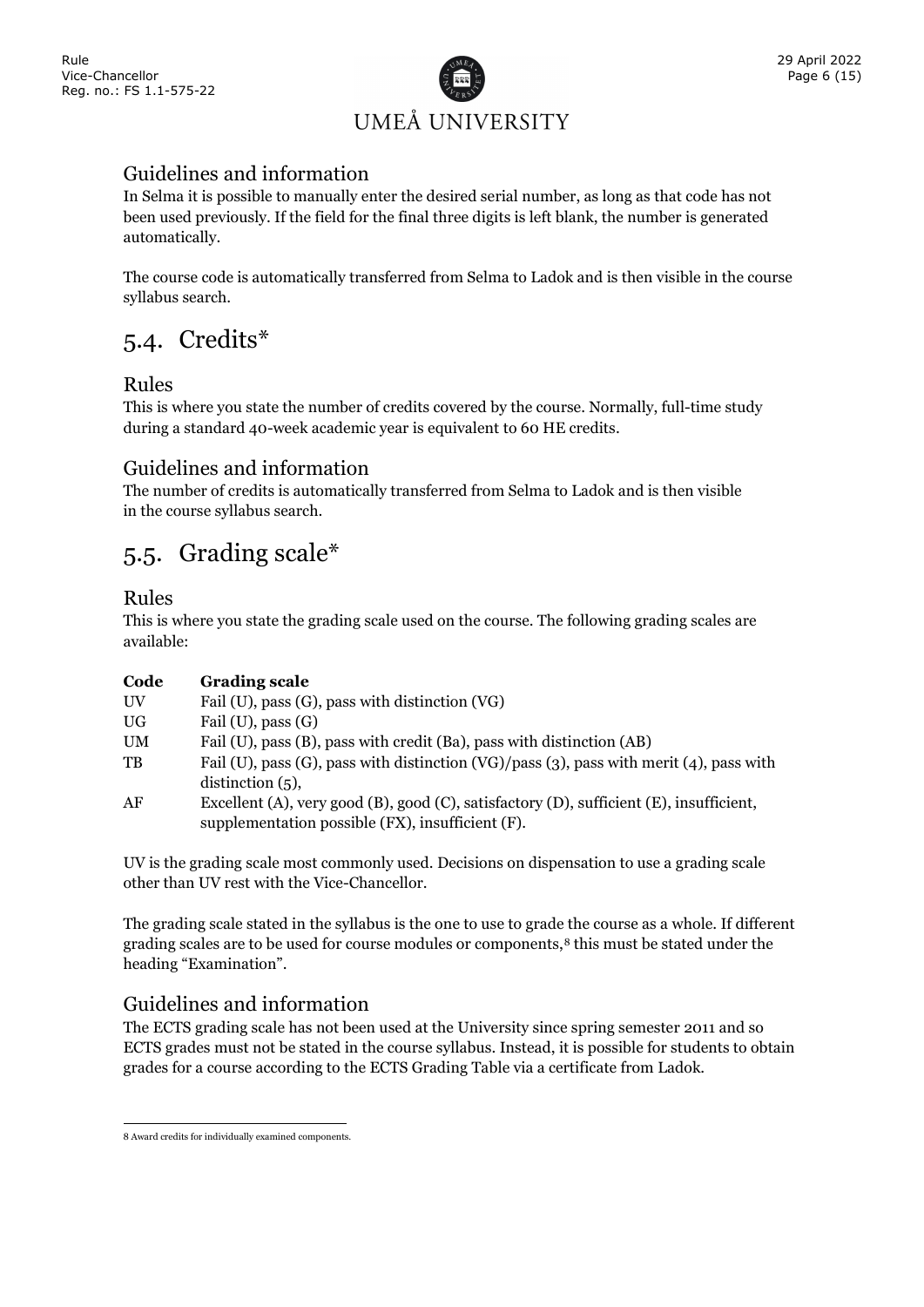

The course grading scale is automatically transferred from Selma to Ladok and is then visible in the course syllabus search.

### <span id="page-9-0"></span>5.6. Cycle\*

#### Rules

This is where you state whether the course is offered at first, second or third cycle.[9](#page-9-3) A course can only belong to one cycle. The cycle is reflected in the course's intended learning outcomes.[10](#page-9-4)

#### Guidelines and information

Information on which cycle the course is offered in is automatically transferred from Selma to Ladok and is then visible in the course syllabus search.

### <span id="page-9-1"></span>5.7. Statistics Sweden (SCB) subject group/subject\*

#### Rules

State the SCB subject group to which the course belongs. Subject groups are established by Statistics Sweden for use when compiling education statistics.

#### Guidelines and information

Information on the course's subject group is automatically transferred from Selma to Ladok. The subject group is then visible in the course syllabus search.

### <span id="page-9-2"></span>5.8. Main field of study\*

#### Rules

This is where you state the main field(s) of study on the course. Umeå University has established a number of main fields of study for Higher Education Diplomas, Bachelor's and Master's Degrees.<sup>[11](#page-9-5)</sup> If the course does not have a main field of study, state "Inget huvudområde" ["No main field of study"].

#### Guidelines and information

If the course syllabus is linked to a main field of study, the course may be included within that field of study for a general qualification.

The main field of study is automatically transferred from Selma to Ladok and is then visible in the course syllabus search.

<sup>9</sup> If the course is part of a higher education access programme, and so cannot be included in a degree, state "förberedande nivå"["preparatory level"].

<span id="page-9-5"></span><span id="page-9-4"></span><span id="page-9-3"></span><sup>10</sup> Please refer to Chapter 1, Sections 8 and 9 of the Swedish Higher Education Act (1992:1434) for definitions of education cycles.

<sup>11</sup> Please refer to Umeå University's local System of Qualifications.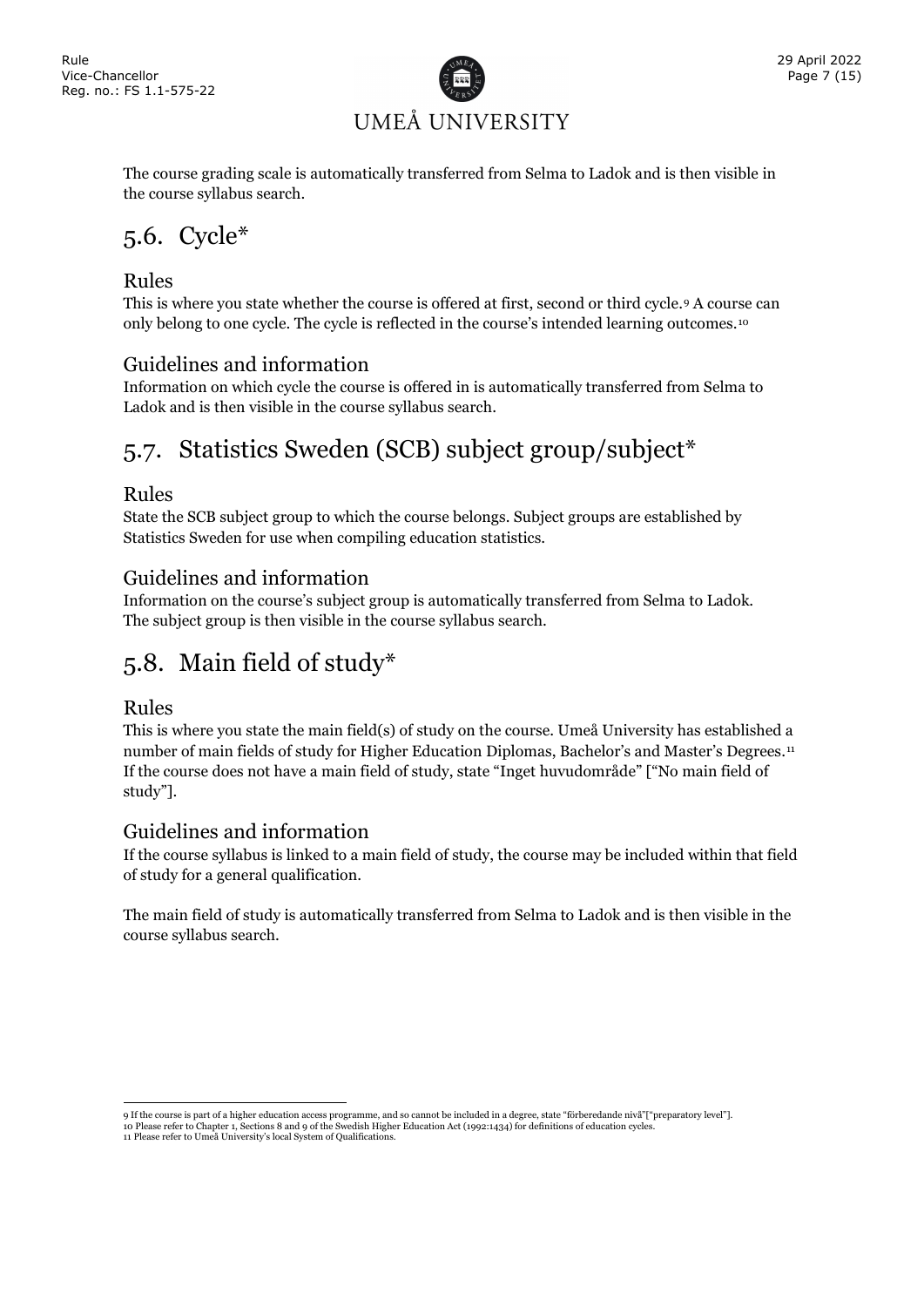

### <span id="page-10-0"></span>5.9. Progressive specialisation\*

#### Rules

Progressive specialisation must be described for every course that belongs to an established main field of study. In addition to the course's main field of study, there is also information on its specialisation in relation to degree requirements and general qualifications.<sup>12</sup>

A course can only have one cycle per main field of study. In conjunction with the award of a degree, it must be stated in the specialisation (the chosen specialisation code) whether the course contains a degree project.

| Code       | <b>Description</b>                                                                  |
|------------|-------------------------------------------------------------------------------------|
| G1N        | First cycle, has only upper-secondary level entry requirements                      |
| G1F        | First cycle, has less than 60 credits in first-cycle course(s) as entry requirement |
| G1E        | First cycle, contains specially designed degree project for Higher Education        |
|            | Diploma                                                                             |
| G2F        | First cycle, has at least 60 credits in first-cycle course(s) as entry requirement  |
| G2E        | First cycle, has at least 60 credits in first-cycle course(s) as entry requirement, |
|            | contains degree project for Bachelor of Arts/Bachelor of Science                    |
| <b>GXX</b> | First cycle, in-depth level of the course cannot be classified                      |
| A1N        | Second cycle, has only first-cycle course(s) as entry requirement                   |
| A1F        | Second cycle, has second-cycle course(s) as entry requirement                       |
| A1E        | Second cycle, contains degree project for Master of Arts/Master of Science (60      |
|            | credits)                                                                            |
| A2E        | Second cycle, contains degree project for Master of Arts/Master of Science (120)    |
|            | credits)                                                                            |
| <b>AXX</b> | Second cycle, in-depth level of the course cannot be classified                     |

#### Guidelines and information

Information on the course's progressive specialisation is automatically transferred from Selma to Ladok and is then visible in the course syllabus search.

### <span id="page-10-1"></span>6. General

#### <span id="page-10-2"></span>6.1. Date of approval, decision-making body and validity period\*

#### Rules

The course syllabus must state the date on which the syllabus was established or revised and, pursuant to the delegation procedures, which instance (e.g., head of department or faculty board) reached the decision. In Selma, this is stated under "Beslutsdatum" ["Date of approval"] and "Beslutande organ" ["Established by"]. When the course syllabus is revised, the corresponding

<span id="page-10-3"></span><sup>12</sup> Please refer to Umeå University's local System of Qualifications.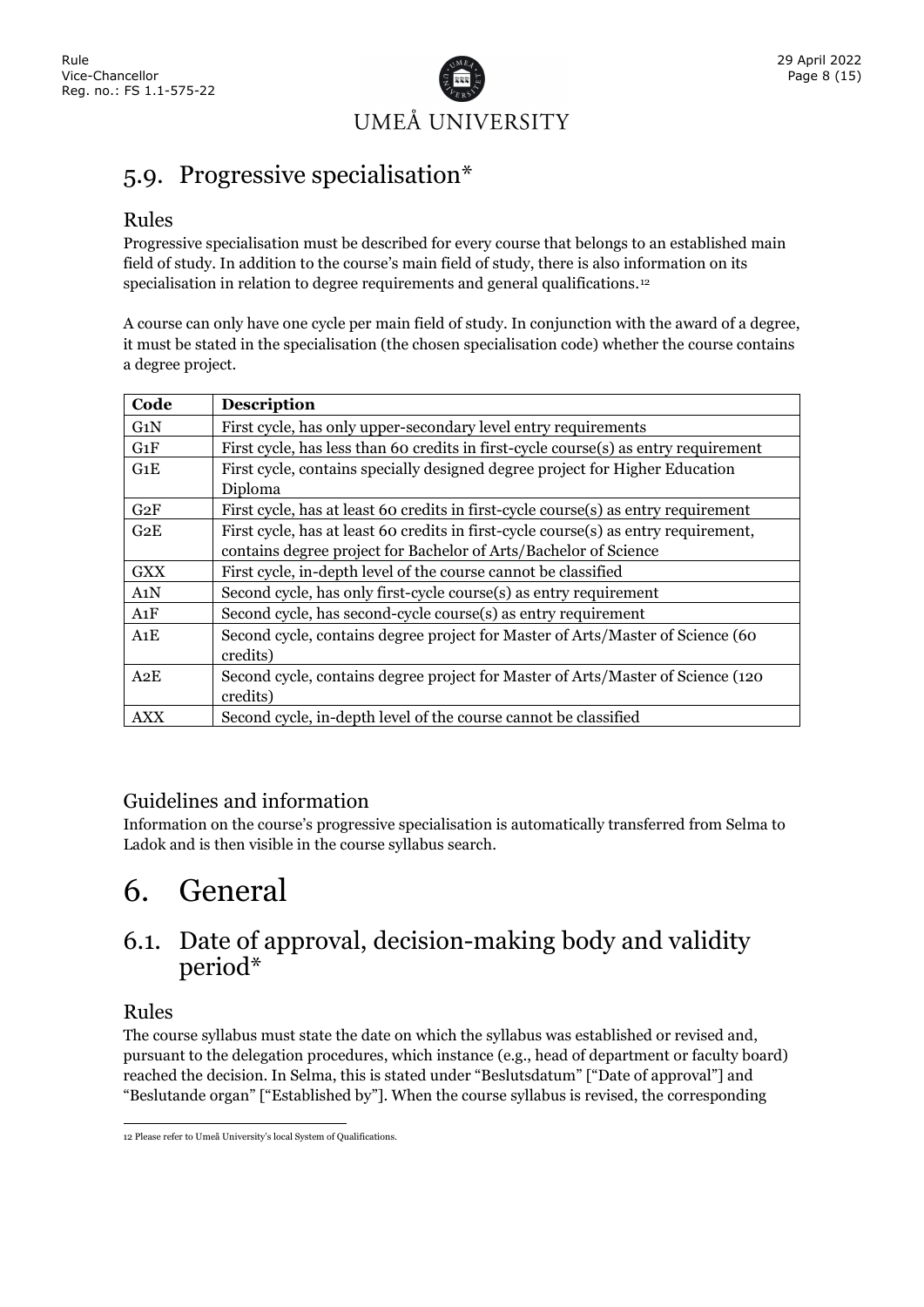

information is stated under "Revideringsdatum" ["Date of revision"] and "Reviderad av" ["Revised by"].

It must also be stated when a new or revised course syllabus is to enter into force. In Selma, this is stated as the year and week number under "Kursplan giltig från" ["Course syllabus valid from"]. The valid-from date should be the same date on which students are to begin taking the course according to the (version of) the course syllabus.

#### Guidelines and information

The date of approval can be seen in the course syllabus search under the heading "Datum för inrättande" ["Date of establishment"], the decision-making body under "Beslutad av" ["Decided by"], and the date of revision under "Reviderad ["Revised"] and "Giltig från datum" ["Valid from"]. "Reviderad av" ["Revised by"] is not displayed in the course syllabus search.

### <span id="page-11-0"></span>6.2. Entry requirements/required knowledge\*

#### Rules

The entry requirements (required knowledge) and other conditions, over and above general entry requirements, that are required for a student to benefit from the course and achieve the intended course learning outcomes. The entry requirements stated in the course syllabus are the basis for reviewing student's applications in the NyA admissions system.

The design of entry requirements is to be based on the information on the staff website under "Education and research".

#### Guidelines and information

It is important to state the required knowledge. Ambiguously formulated entry requirements may result in students who lack the capacity to benefit from the teaching and achieve the intended learning outcomes of the course being admitted, or students who do have the capacity being deemed unqualified. The entry requirements for a course included in the course and programme catalogue should not be changed during the current academic year. Entry requirements are visible in the course syllabus search and are automatically transferred to antagning.se or universityadmissions.se.

### <span id="page-11-1"></span>6.3. Department holding the course\*

#### Rules

The department (or equivalent organisational unit) that creates the course syllabus in Selma is automatically the responsible department, referred to as "the department holding the course".

#### Guidelines and information

Information on the responsible department is automatically transferred from Selma to Ladok and is then visible in the course syllabus search.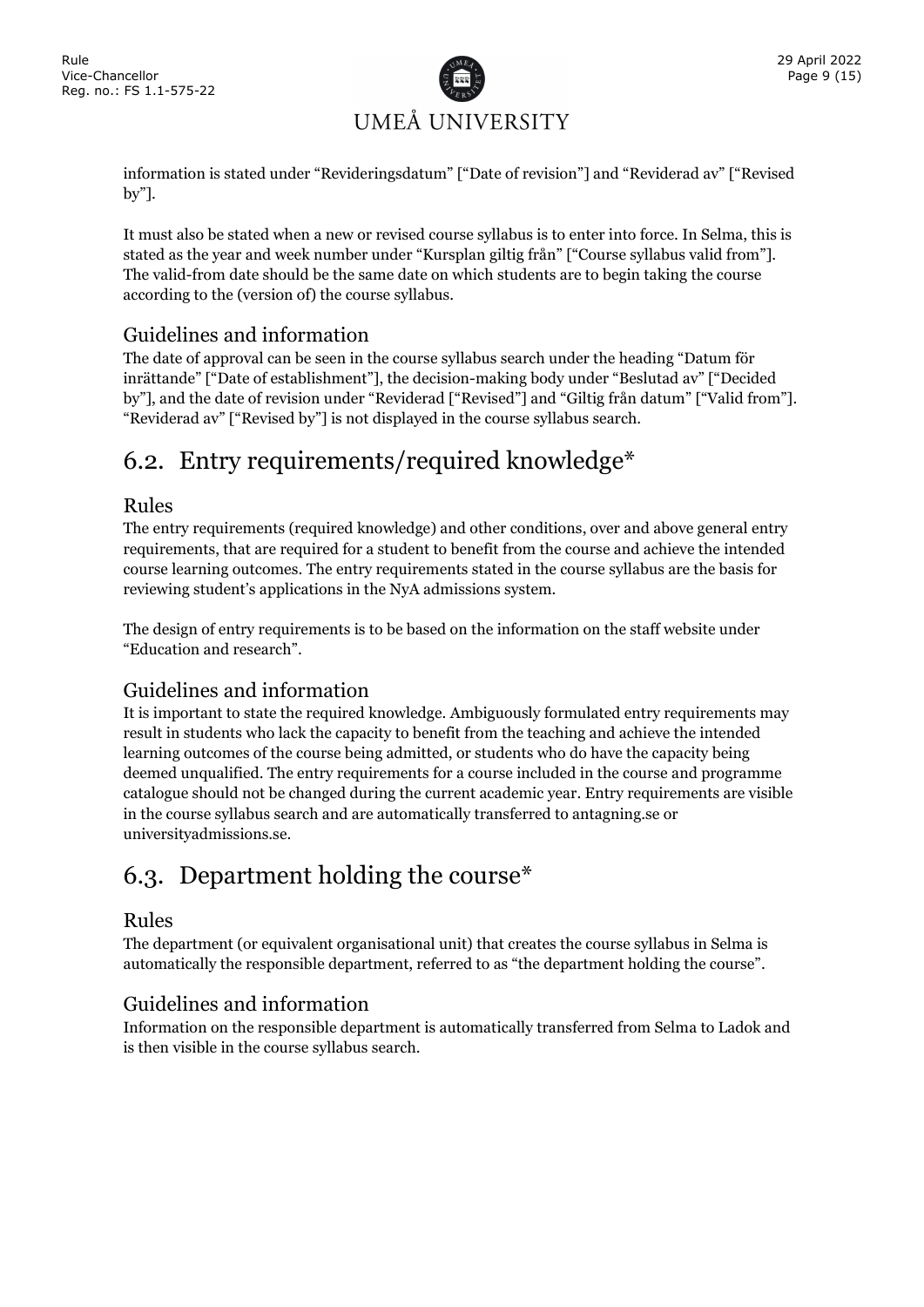

### <span id="page-12-0"></span>6.4. Participating departments

#### Guidelines and information

If any departments or units other than the department holding the course are participating, they can be named here. These are selected from a list in Selma and it will then be possible for users from participating departments or units to work on the course syllabus. Only departments and units of Umeå University can be selected. External entities are stated under "Other regulations".

Information on participating departments or units is automatically transferred from Selma to Ladok and is then visible in the course syllabus search.

### <span id="page-12-1"></span>7. Description

#### <span id="page-12-2"></span>7.1. Notes

This field in Selma is not displayed in the course syllabus search and can therefore be used internally – for revisions, for example.

### <span id="page-12-3"></span>7.2. Objectives (intended learning outcomes)\*

#### Rules

This is where you state the objectives of the course in terms of intended learning outcomes. These intended learning outcomes tell students what is required to pass the course and are the basis for assessment, examination and grading criteria.

Objectives are to be formulated so that:

- it is clear what knowledge, understanding, competence, skills, judgement and approaches they should be able to demonstrate on completing the course;
- they are clear to students, teachers and other stakeholders, such as prospective employers;
- they can form the basis for planning the course and programme;
- they can be tested in examinations; and
- they can form the basis for following up and quality assuring the course.

#### Guidelines and information

If the course is divided into modules (see section "Contents"), objectives can also be divided according to the various modules.

Intended learning outcomes are visible in the course syllabus search.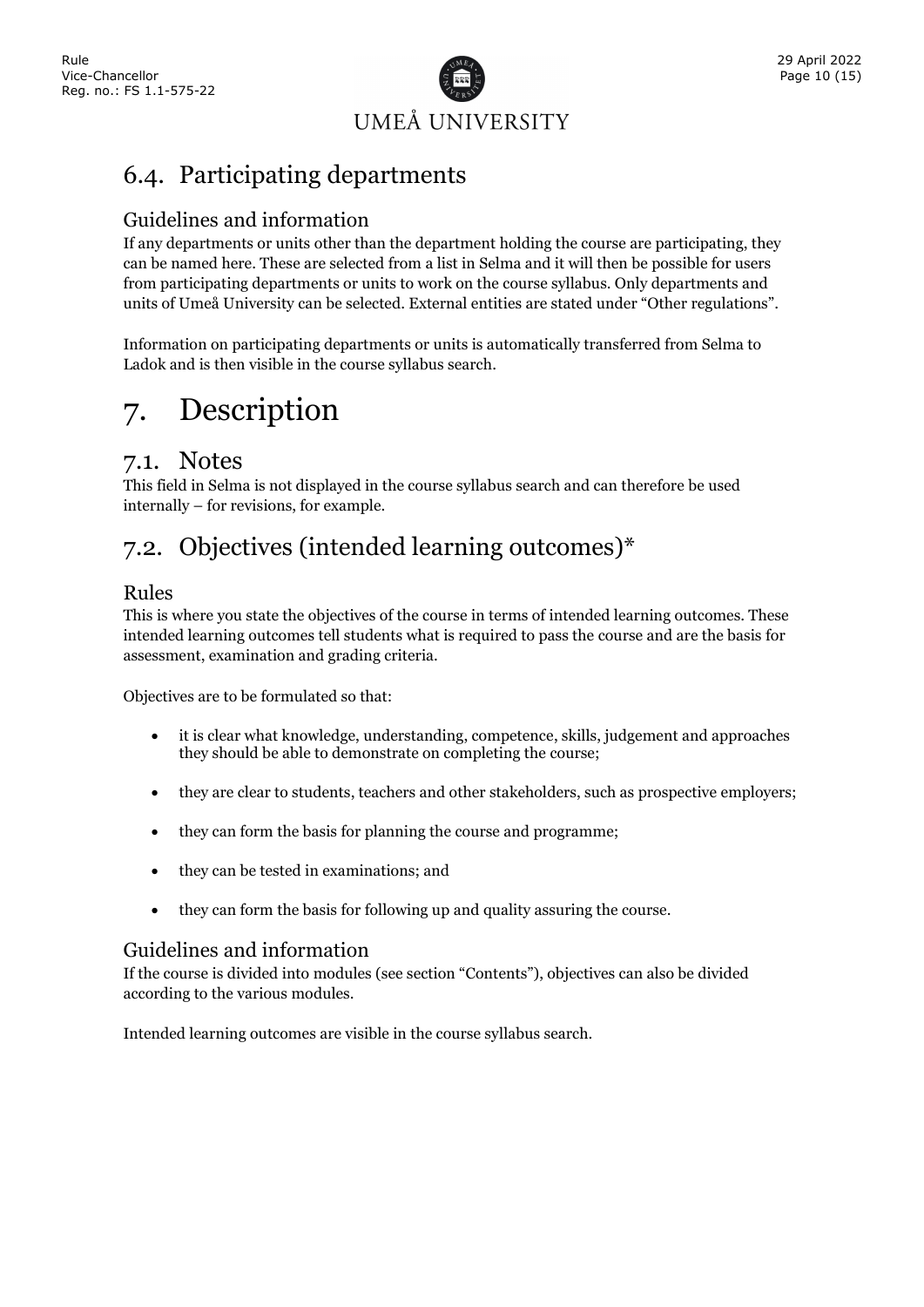

### <span id="page-13-0"></span>7.3. Contents\*

#### Rules

The main content of the course is described here. Content is to reflect the intended course learning outcomes.

If the course is divided into modules, these should be listed here.

#### Guidelines and information

To the extent that it is possible given the course's educational approach and other preconditions, the course should be divided in credit-bearing modules of no more than 7.5 credits. This will make it easy to reach decisions on credit transfers and for students to be granted student finance.

<span id="page-13-1"></span>Course content is visible in the course syllabus search.

### 7.4. Type of instruction\*

#### Rules

Briefly describe how teaching will be organised from a learning perspective, and which types of instruction and working methods will be used; for example, lectures, group work, seminars, supervision, laboratory sessions, field studies and placements. Here, you should also state whether any specific equipment is required in order to follow teaching during the course. If the course includes compulsory components, this should be clearly stated here.

For courses that include degree projects, it must be stated at which times the students are entitled to supervision. The Swedish Higher Education Authority recommends that, within reasonable limits, students who do not complete their degree project during the course period should receive supervision until such time as the project is finished. If the department holding the course wishes to deviate from this practice, it must be prescribed in the course syllabus.[13](#page-13-3)

#### Guidelines and information

State whether any course-specific elements such as outdoor teaching or teaching during evenings or weekends will take place, or whether meetings in distance courses are to be held physically or virtually.

<span id="page-13-2"></span>Type of instruction is visible in the course syllabus search.

### 7.5. Examination\*

#### Rules

State how student performance is to be assessed (e.g., written hall examinations, take-home examinations, oral examinations, academic papers, reports, laboratory sessions, placements or seminars).<sup>[14](#page-13-4)</sup>

<sup>13</sup> Please refer to the document *Procedures for supervising degree projects*.

<span id="page-13-4"></span><span id="page-13-3"></span><sup>14</sup> Please refer to the document *Rules for grades and examination*.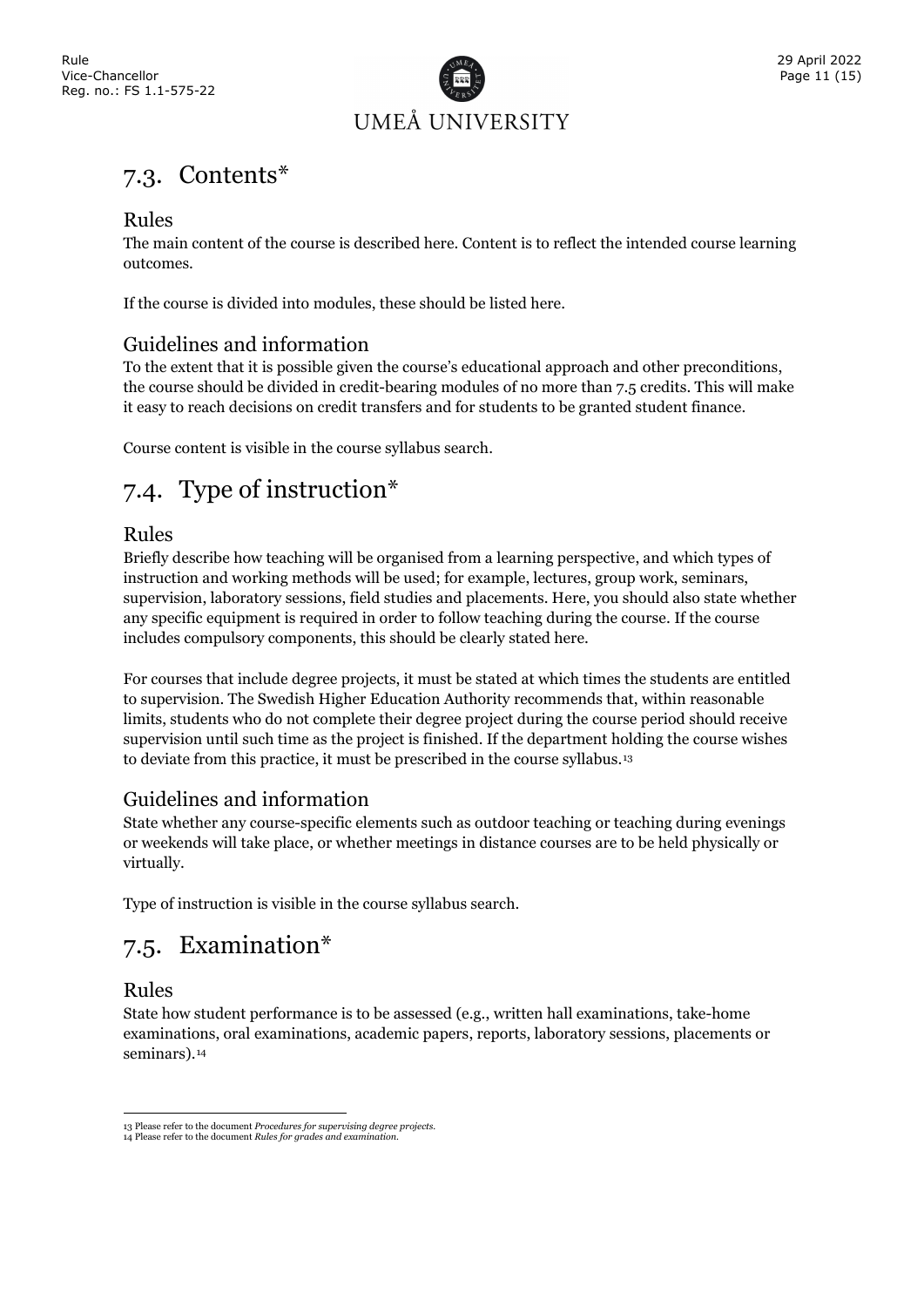

The modes of assessment to be used during a course must be clearly stated in the course syllabus, for example:

- whether examination is to be individual or in groups (i.e., a group performance in which it is possible to assess individual contributions); and
- whether examination is to be oral, written or practical (e.g., a laboratory session).

The chosen modes of assessment must also be specified, such as whether a written assignment is to be completed at home or in the examination hall, whether an oral examination is to be documented in an audio recording, and so on. Nonspecific formulations such as "and/or", "modes of assessment may vary", and lists of possible types of examination formats are not permitted.[15](#page-14-0)

The provisions of the Swedish Discrimination Act (2008:567) require higher education institutions to take reasonable measures to adapt examinations, or offer alternative modes of assessment, to students with disabilities.[16](#page-14-1) To clarify this, the following formulation is to be included in course syllabi.

*Examiners may decide to deviate from the modes of assessment in the course syllabus. Individual adaption of modes of assessment must give due consideration to the student's needs. The adaption of modes of assessment must remain within the framework of the intended learning outcomes in the course syllabus. Students who require an adapted examination must submit a request to the department holding the course no later than 10 days before the examination. The examiner decides on the adaption of the examination, after which the student will be notified.* 

Even voluntary modes of assessment, such as quizzes that can give bonus credits for a later examination, are to be stated in the course syllabus.

Restraint is to be exercised in limiting the number of examination opportunities afforded to students, and any such limitation should be justified by the fact that an unlimited right would be a waste of resources. If limits are placed on the number of occasions on which a student may sit an examination in order to achieve a passing grade for a course or module, the number of opportunities must be at least five. If a passing grade for a course or module depends on the student successfully completing a placement (VFU) or corresponding training, the total number of placements or corresponding training must be at least two. Any limits on the total number of examination opportunities are to be stated in the course syllabus.

For courses containing a placement (VFU), the following formulation is to be stated in its entirety:

*In consultation with the supervisor, the responsible examiner may decide to fail a student during an ongoing placement if the student demonstrates shortcomings in knowledge, skills or approach that, either individually or in combination, present a significant risk that the student will cause physical or psychological harm to another person during the placement. The placement will then be prematurely terminated and the student given a failing grade for the course in question. In such cases, the student is deemed to have used up one placement opportunity.* 

<span id="page-14-1"></span><span id="page-14-0"></span><sup>15</sup> Please refer to the document *Rules for grades and examination*. 16 Please refer to the Swedish Discrimination Act (2008:567) and Umeå University's *Procedure for support for students with disabilities*.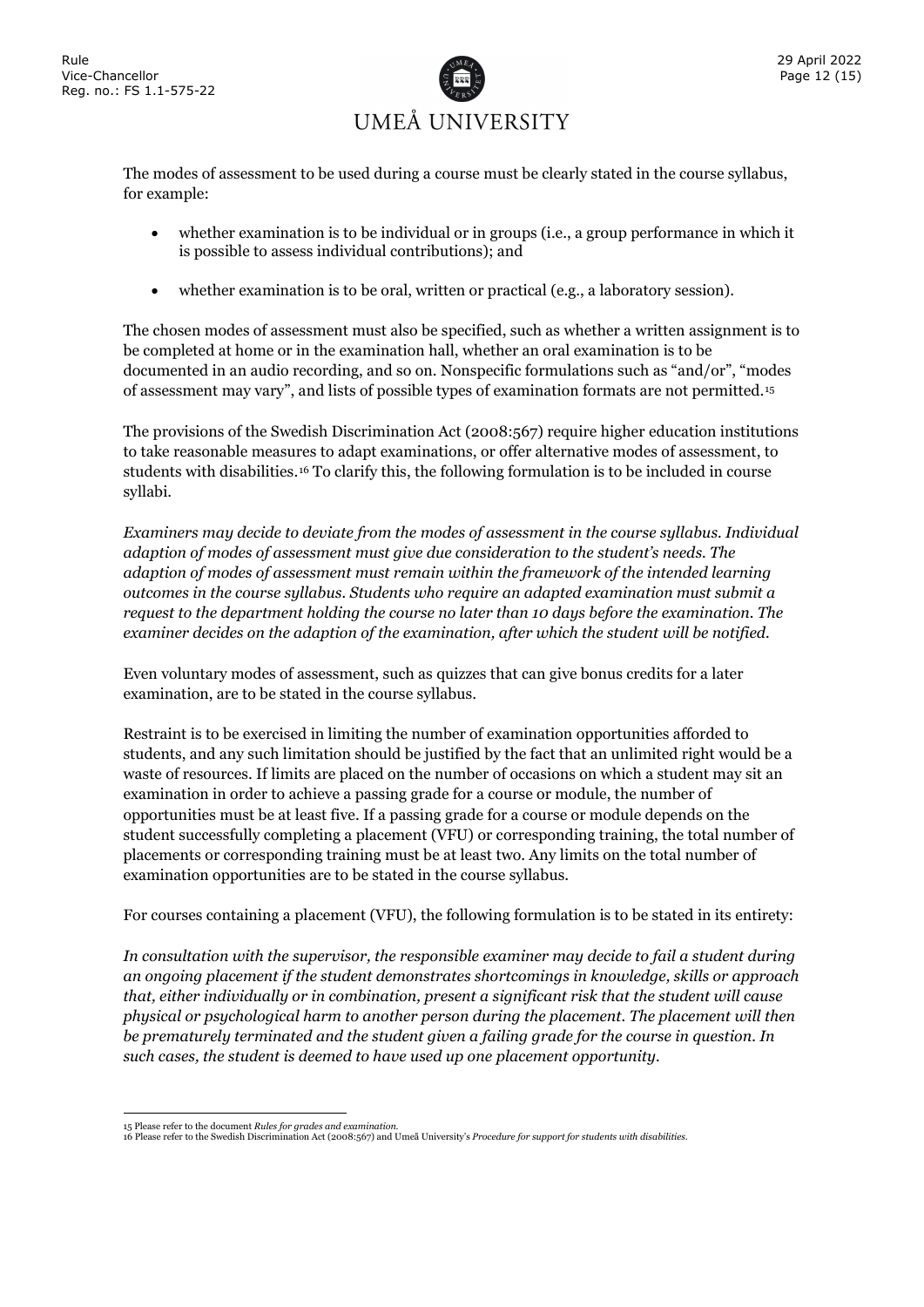

*In conjunction with such a decision, an individual development plan is to be drawn up by the examiner in consultation with the student. This development plan is to state the knowledge, skills and approaches that the student needs to acquire before they can begin a new placement, as well as a date on which this will be checked. The student is entitled to two such checks each year but, unless special grounds exist, to no more than four checks in total. If such a check reveals that the student has acquired the knowledge, skills and approaches specified in the individual development plan, the student has the right to a new placement, as long as the student has not exhausted their total number of placement opportunities. If the course syllabus limits the number of placement opportunities and the student has exhausted these, then the student is not entitled to a new assessment opportunity.*

The syllabus must also describe how grades for modules will be weighted when grading the entire course. If different grading scales are to be used for course modules, this is to be stated here.

#### Example:

To achieve a pass with distinction (VG) for the entire course, the student must have been awarded a minimum of 22.5 credits for modules.

In the event of a course syllabus being withdrawn or undergoing major changes, the guidelines for resits are to be stated in the transitional provisions in the course syllabus. The transitional provisions must guarantee students at least three examination opportunities (including the regular examination session) in accordance with the previous course syllabus during a maximum of two years from the expiry of the course syllabus or the withdrawal of the course. The same applies to placements (VFU), with the limitation that students are to be guaranteed at least one examination opportunity (including the regular examination session).

#### Guidelines and information

Assessment criteria (grading criteria) are not included in the course syllabus, but should be conveyed to students in some other way.

For courses on which modes of assessment are dependent on specific and changeable conditions, such as the number of students enrolled on the course, a provision on alternative modes of assessment may be included in the course syllabus. The following formulation can then be used: *Other modes of assessment may be used if the conditions for implementing the course change to a significant extent* – in which case the syllabus must also state the kind of changes referred to, what is meant by a significant extent, and which alternative modes of assessment will be used.

<span id="page-15-0"></span>Modes of assessment are visible in the course syllabus search.

### 7.6. Any other regulations required

#### Guidelines and information

Any other regulations that are required, such as whether the course overlaps another course and so cannot be (fully) credited to a degree together with that course.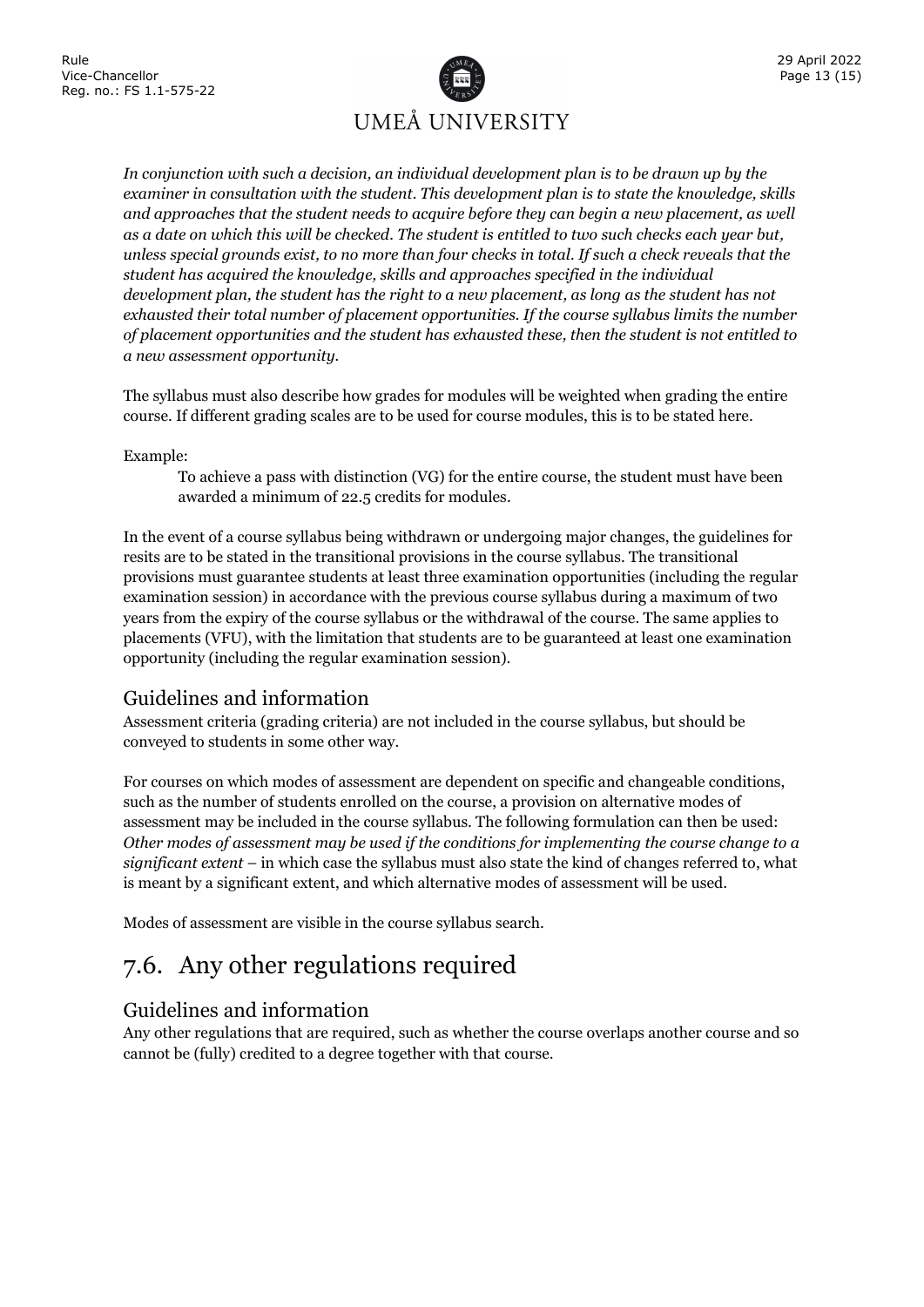

#### Example:

The course cannot be credited to a degree together with either of the courses Peace and Conflict Studies C (2FO008) or Peace and Conflict Studies AD (2FO014).

The course may be credited to a degree together with the course Molecular Developmental Biology (3BM016), for a combined 21 credits.

This course replaces the previous course Project Management (5EL021) and cannot be credited to a degree together with that course.

<span id="page-16-0"></span>Other regulations are visible in the course syllabus search.

### 8. Modules

The Modules tab is used to create modules and module sets for transfer to Ladok. These will not be part of the course syllabus nor will they be visible in the course syllabus search function, but they must be entered so that results can be reported in Ladok.

#### <span id="page-16-1"></span>9. Course literature

#### Rules

Course literature lists must be checked as finished (decided) in Selma, or a system approved by the Student Services Office, no later than eight weeks before the start of the course. The list must also state which course literature is compulsory. For this purpose, the term *compulsory* refers to course literature that is necessary or recommended for students to benefit from the course content and achieve the intended learning outcomes. This is also the literature that Umeå University Library will order from the Swedish Agency for Accessible Media (MTM) as and when necessary and on request from students. MTM only makes literature accessible if it is marked as "compulsory" in Selma.

#### Guidelines and information

It is not compulsory to list course literature in the course syllabus. It is however a requirement to list course literature in Selma or a system approved by the Student Services Office. It is vital that a course literature list is established and published in good time before the start of the course as described above, especially given that students with disabilities may need literature in a different format (such as audio books or Braille) and will need time to acquire the literature before the course begins. Please note that it may take a considerable time for MTM to produce accessible versions of course literature that is not already in the Legimus database. It is therefore a matter of some urgency that students have the possibility to notify Umeå University Library as soon as possible.

The literature list specifies the course literature and other teaching aids used on the course. It is possible to establish a new literature list without revising the course syllabus; however, it is not possible to work with a literature list from an earlier version of a course syllabus once it has been revised in Selma. The week number and year in which each literature list enters into force must be stated in Selma.